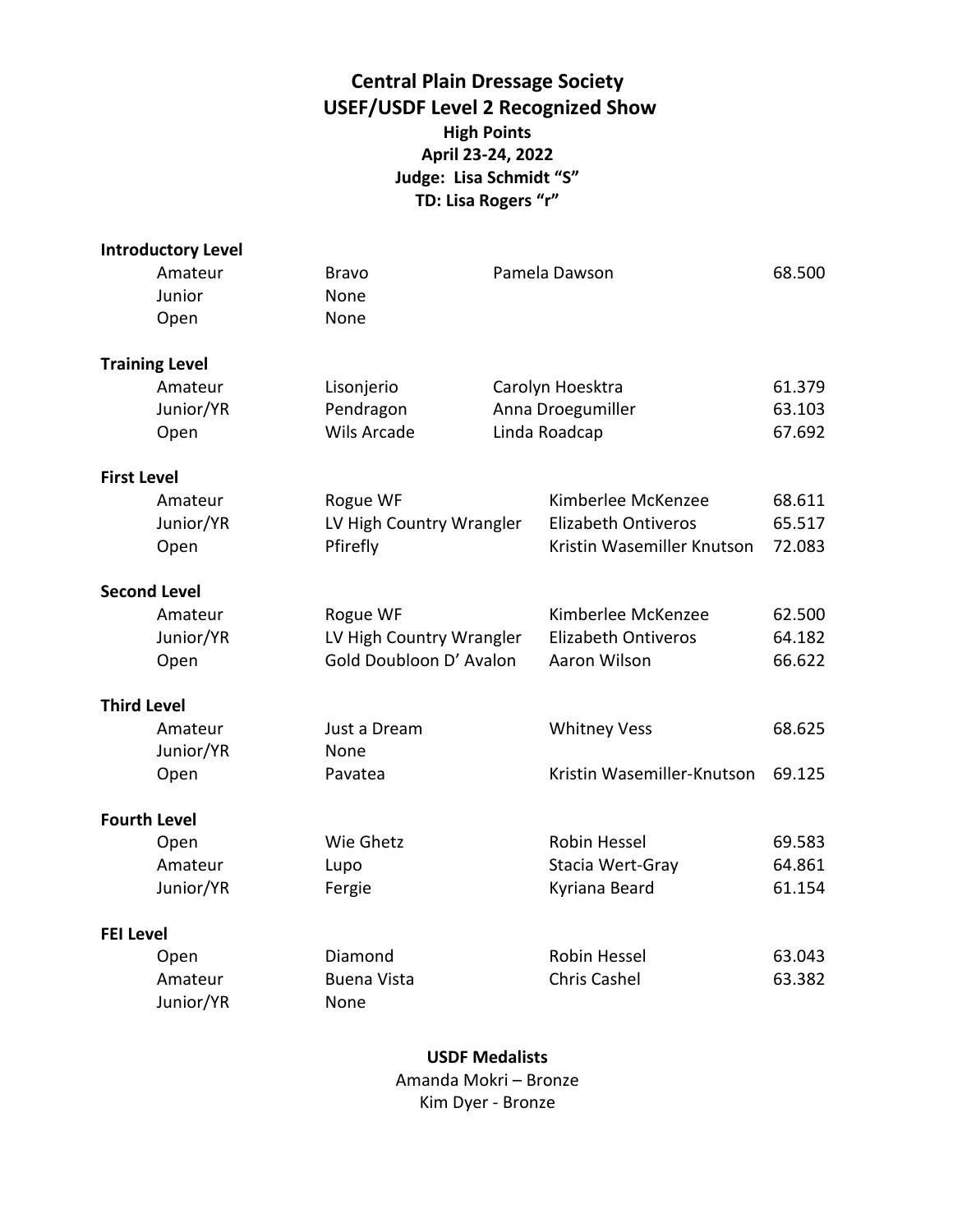# **Saturday**

#### **Equitation Junior**

| (C) Schmidt,                     |                          |                                    |                      |       |               |                |
|----------------------------------|--------------------------|------------------------------------|----------------------|-------|---------------|----------------|
| 165 Abigail Butts                | LR Lyric                 | <b>Dressage Seat Equitation</b>    | JR/YR                | 7.3   | 73.000%       | $\mathbf{1}$   |
| 161 Payton Wilson                | Juliet                   | <b>Dressage Seat Equitation</b>    | JR/YR                | 7.0   | 70.000%       | 2              |
| <b>Introductory Level Test B</b> |                          |                                    |                      |       |               |                |
| (C) Schmidt,                     |                          |                                    |                      |       |               |                |
| 109 Pamela Dawson                | <b>Bravo</b>             | Introductory Walk-Trot Test B 2019 | <b>Adult Amateur</b> |       | 108.0 67.500% | $\mathbf{1}$   |
| <b>Training Level Test 1</b>     |                          |                                    |                      |       |               |                |
| (C) Schmidt,                     |                          |                                    |                      |       |               |                |
| 180 Susan Hart                   | Pyro/Hot Hot Hot         | Training Level, Test 1 2019        | <b>Adult Amateur</b> | 152.5 | 58.654%       | $\mathbf{1}$   |
| 173 Hailey Brinson               | Wyn in Dublin            | Training Level, Test 1 2019        | JR/YR                | 158.0 | 60.769%       | $\mathbf{1}$   |
| 183 Linda Roadcap                | Wils Arcade              | Training Level, Test 1 2019        | Open                 | 176.0 | 67.692%       | $\mathbf{1}$   |
|                                  |                          |                                    |                      |       |               |                |
| <b>Training Level Test 2</b>     |                          |                                    |                      |       |               |                |
| (C) Schmidt,                     |                          |                                    |                      |       |               |                |
| 108 Carolyn Hoekstra             | Lisonjerio               | Training Level, Test 2 2019        | <b>Adult Amateur</b> | 158.0 | 54.483%       | 1              |
| 161 Payton Wilson                | Juliet                   | Training Level, Test 2 2019        | JR/YR                | 175.5 | 60.517%       | $\mathbf{1}$   |
| 183 Linda Roadcap                | Wils Arcade              | Training Level, Test 2 2019        | Open                 | 188.0 | 64.828%       | $\mathbf{1}$   |
| <b>Training Level 3</b>          |                          |                                    |                      |       |               |                |
| (C) Schmidt,                     |                          |                                    |                      |       |               |                |
| 180 Susan Hart                   | Pyro/Hot Hot Hot         | Training Level, Test 3 2019        | <b>Adult Amateur</b> | 154.0 | 53.103%       | 1              |
| 164 Anna Droegemueller           | Pendragon                | Training Level, Test 3 2019        | JR/YR                | 177.0 | 61.034%       | $\mathbf{1}$   |
| 161 Payton Wilson                | Juliet                   | Training Level, Test 3 2019        | JR/YR                | 176.5 | 60.862%       | 2              |
| 173 Hailey Brinson               | Wyn in Dublin            | Training Level, Test 3 2019        | JR/YR                | 167.5 | 57.759%       | 3              |
| 183 Linda Roadcap                | Wils Arcade              | Training Level, Test 3 2019        | Open                 | 176.0 | 60.690%       | $\mathbf{1}$   |
| <b>First Level Test 1</b>        |                          |                                    |                      |       |               |                |
| (C) Schmidt,                     |                          |                                    |                      |       |               |                |
| 166 Amber Brockhaus              | The Gronkinator          | First Level, Test 1 2019           | <b>Adult Amateur</b> | 186.0 | 64.138%       | 1              |
| 181 Grayson Tharp                | Reveille                 | First Level, Test 1 2019           | JR/YR                | 188.5 | 65.000%       | $\mathbf{1}$   |
| 169 Elizabeth Ontiveros          | LV High Country Wrangler | First Level, Test 1 2019           | JR/YR                | 186.5 | 64.310%       | 2              |
| 182 Nicole Hatley                | Journey with me          | First Level, Test 1 2019           | Open                 | 201.0 | 69.310%       | $\mathbf{1}$   |
| 171 Aaron Wilson                 | Gold Doubloon D' Avalon  | First Level, Test 1 2019           | Open                 | 193.0 | 66.552%       | $\overline{2}$ |
| <b>First Level Test 2</b>        |                          |                                    |                      |       |               |                |
| (C) Schmidt,                     |                          |                                    |                      |       |               |                |
| 174 Stacey Maupin                | Whrapsody                | First Level, Test 2 2019           | JR/YR                | 228.0 | 65.143%       | $\mathbf{1}$   |
| 164 Anna Droegemueller           | Pendragon                | First Level, Test 2 2019           | JR/YR                | 205.0 | 58.571%       | 2              |
| 171 Aaron Wilson                 | Gold Doubloon D' Avalon  | First Level, Test 2 2019           | Open                 | 227.5 | 65.000%       | $\mathbf{1}$   |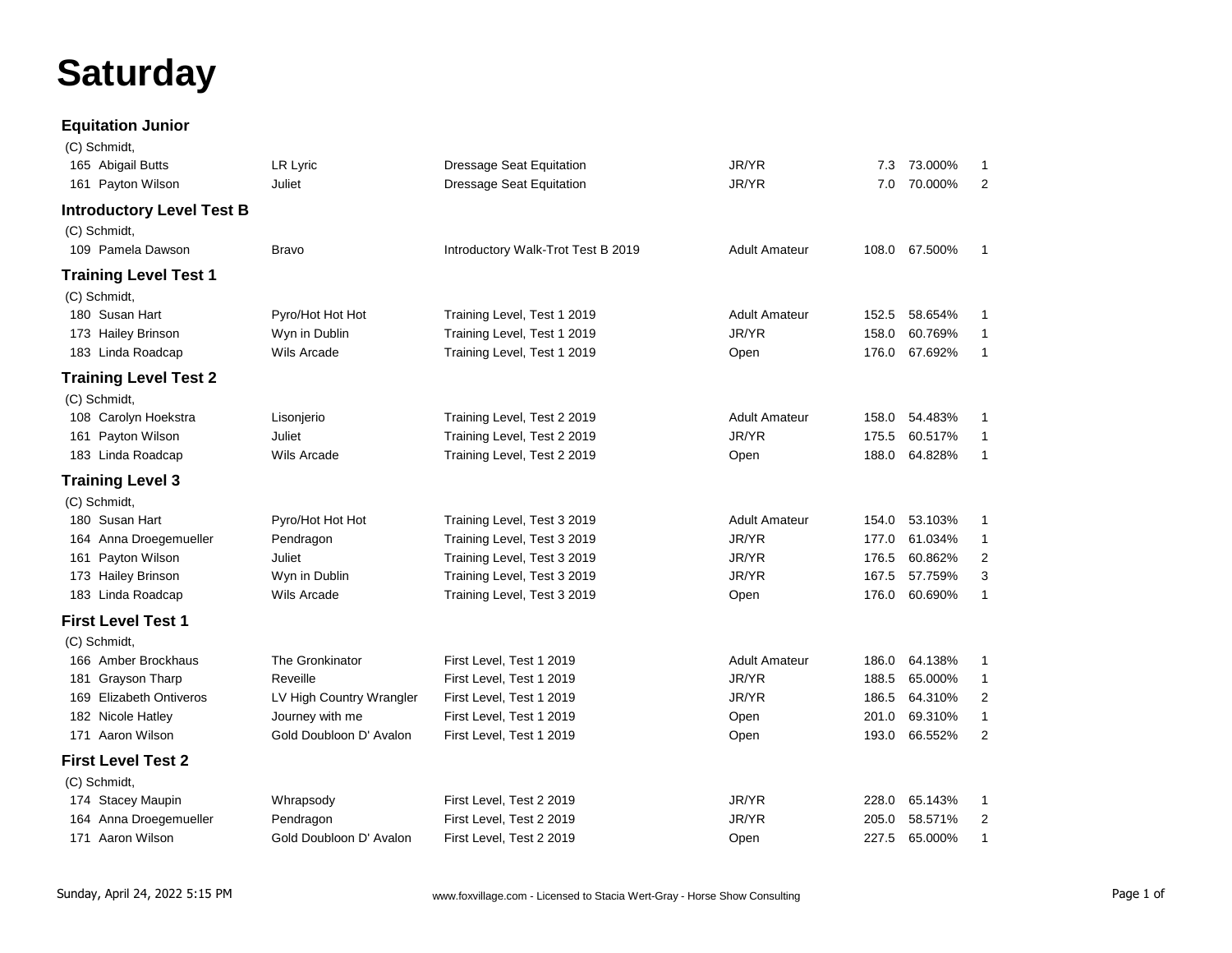### **First Level Test 3**

#### (C) Schmidt,

| 111 Kimberlee McKenzee         | Rogue WRF                | First Level, Test 3 2019  | <b>Adult Amateur</b> | 240.0 | 66.667% | 1                       |
|--------------------------------|--------------------------|---------------------------|----------------------|-------|---------|-------------------------|
| 166 Amber Brockhaus            | The Gronkinator          | First Level, Test 3 2019  | <b>Adult Amateur</b> | 229.5 | 63.750% | $\overline{\mathbf{c}}$ |
| 179 Ruby Vandiver              | Two by Two               | First Level, Test 3 2019  | JR/YR                | 225.5 | 62.639% | $\mathbf{1}$            |
| 174 Stacey Maupin              | Whrapsody                | First Level, Test 3 2019  | JR/YR                | 220.5 | 61.250% | $\mathbf 2$             |
| 181 Grayson Tharp              | Reveille                 | First Level, Test 3 2019  | JR/YR                | 220.5 | 61.250% | $\mathbf 2$             |
| 172 Carter Jackson             | O-K Jaxx                 | First Level, Test 3 2019  | JR/YR                | 211.5 | 58.750% | 4                       |
| 167 Kristin Wasemiller-Knutson | Pfirefly HP              | First Level, Test 3 2019  | Open                 | 259.5 | 72.083% | 1                       |
| 182 Nicole Hatley              | Journey with me          | First Level, Test 3 2019  | Open                 | 246.5 | 68.472% | $\mathbf 2$             |
| 177 Sarah Koch                 | Deacon                   | First Level, Test 3 2019  | Open                 | 207.5 | 57.639% | 3                       |
| <b>Second Level Test 1</b>     |                          |                           |                      |       |         |                         |
| (C) Schmidt,                   |                          |                           |                      |       |         |                         |
| 147 Angela Siemer              | Crimson Tide             | Second Level, Test 1 2019 | <b>Adult Amateur</b> | 224.0 | 60.541% | 1                       |
| 169 Elizabeth Ontiveros        | LV High Country Wrangler | Second Level, Test 1 2019 | JR/YR                | 237.5 | 64.189% | $\mathbf{1}$            |
| 172 Carter Jackson             | O-K Jaxx                 | Second Level, Test 1 2019 | JR/YR                | 225.5 | 60.946% | $\mathbf 2$             |
| 165 Abigail Butts              | LR Lyric                 | Second Level, Test 1 2019 | JR/YR                | 210.5 | 56.892% | 3                       |
| <b>Second Level Test 2</b>     |                          |                           |                      |       |         |                         |
| (C) Schmidt,                   |                          |                           |                      |       |         |                         |
| 165 Abigail Butts              | LR Lyric                 | Second Level, Test 2 2019 | JR/YR                | 235.5 | 57.439% | $\mathbf{1}$            |
| <b>Second Level Test 3</b>     |                          |                           |                      |       |         |                         |
| (C) Schmidt,                   |                          |                           |                      |       |         |                         |
| 111 Kimberlee McKenzee         | Rogue WRF                | Second Level, Test 3 2019 | <b>Adult Amateur</b> | 254.0 | 60.476% | 1                       |
| Third Level Test 1             |                          |                           |                      |       |         |                         |
| (C) Schmidt,                   |                          |                           |                      |       |         |                         |
| 150 Amanda Mokri               | D'Ormonde                | Third Level, Test 1 2019  | <b>Adult Amateur</b> | 237.0 | 64.054% | 1                       |
| 159 Richal Flannery            | OM EL Pashahn            | Third Level, Test 1 2019  | Open                 | 237.0 | 64.054% | 1                       |
| 176 Kim Dyer                   | DeauvilleBeekhoeve       | Third Level, Test 1 2019  | Open                 | 234.5 | 63.378% | 2                       |
| 160 Richal Flannery            | Sky Full of Stars        | Third Level, Test 1 2019  | Open                 | 224.0 | 60.541% | 3                       |
| <b>Third Level Test 2</b>      |                          |                           |                      |       |         |                         |
| (C) Schmidt,                   |                          |                           |                      |       |         |                         |
| 160 Richal Flannery            | Sky Full of Stars        | Third Level, Test 2 2019  | Open                 | 220.5 | 58.026% | 1                       |
| 159 Richal Flannery            | OM EL Pashahn            | Third Level, Test 2 2019  | Open                 | 214.5 | 56.447% | $\overline{2}$          |
| <b>Third Level Test 3</b>      |                          |                           |                      |       |         |                         |
| (C) Schmidt,                   |                          |                           |                      |       |         |                         |
| 178 Whitney Vess               | Just a Dream             | Third Level, Test 3 2019  | <b>Adult Amateur</b> | 274.5 | 68.625% | $\mathbf{1}$            |
| 107 Janelle Williams           | <b>Barn Dance</b>        | Third Level, Test 3 2019  | <b>Adult Amateur</b> | 259.5 | 64.875% | $\overline{\mathbf{c}}$ |
| 128 Nancy Litsch               | JC's Keely of Texel      | Third Level, Test 3 2019  | <b>Adult Amateur</b> | 257.5 | 64.375% | 3                       |
| 121 Nicole Riffe               | Sun Dreamer              | Third Level, Test 3 2019  | <b>Adult Amateur</b> | 233.0 | 58.250% | 4                       |
| 168 Kristin Wasemiller-Knutson | Pavatea                  | Third Level, Test 3 2019  | Open                 | 260.5 | 65.125% | 1                       |
|                                |                          |                           |                      |       |         |                         |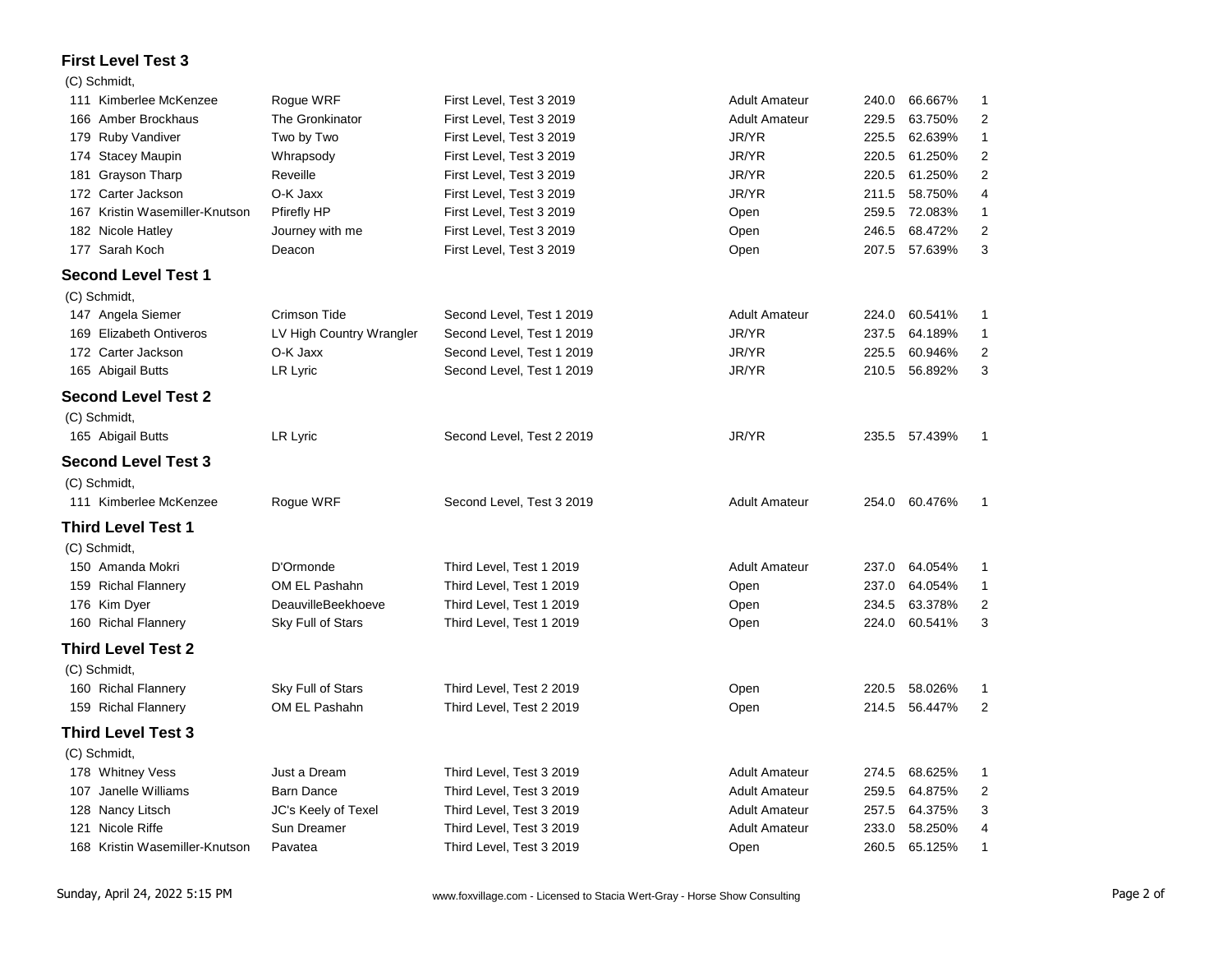| 176 Kim Dyer                                                     | <b>DeauvilleBeekhoeve</b> | Third Level, Test 3 2019         | Open                 |       | 245.5 61.375% | 2  |
|------------------------------------------------------------------|---------------------------|----------------------------------|----------------------|-------|---------------|----|
| <b>Fourth Level Test 1</b><br>(C) Schmidt,<br>148 Audrey McKenna | D'Ormonde                 | Fourth Level, Test 1 2019        | Open                 | 250.0 | 64.103%       | 1  |
| <b>Fourth Level Test 3</b>                                       |                           |                                  |                      |       |               |    |
| (C) Schmidt,                                                     |                           |                                  |                      |       |               |    |
| 45 Stacia Wert-Gray                                              | Lupo                      | Fourth Level, Test 3 2019        | <b>Adult Amateur</b> | 233.5 | 64.861%       |    |
| 152 Robin Hessel                                                 | Wie Gehtz                 | Fourth Level, Test 3 2019        | Open                 | 249.0 | 69.167%       | 1  |
| <b>Prix St. Georges</b>                                          |                           |                                  |                      |       |               |    |
| (C) Schmidt,                                                     |                           |                                  |                      |       |               |    |
| 149 Nancy Eytcheson                                              | Conrad                    | FEI Prix St. Georges 2018        | <b>Adult Amateur</b> | 182.5 | 53.676%       | 1  |
| Intermediate I                                                   |                           |                                  |                      |       |               |    |
| (C) Schmidt,                                                     |                           |                                  |                      |       |               |    |
| 170 Chris Cashel                                                 | <b>Buena Vista</b>        | FEI Intermediate I 2018          | <b>Adult Amateur</b> |       | 215.5 63.382% | -1 |
| <b>Grand Prix</b>                                                |                           |                                  |                      |       |               |    |
| (C) Schmidt,                                                     |                           |                                  |                      |       |               |    |
| 139 Robin Hessel                                                 | Diamond                   | FEI Grand Prix 2018              | Open                 | 290.0 | 63.043%       | -1 |
| <b>Musical Freestyle Test of Choice</b>                          |                           |                                  |                      |       |               |    |
| (C) Schmidt,                                                     |                           |                                  |                      |       |               |    |
| 167 Kristin Wasemiller-Knutson                                   | <b>Pfirefly HP</b>        | USDF Freestyle, First Level 2019 | Open                 |       | 223.3 74.433% | 1  |
| <b>Test of Choice</b>                                            |                           |                                  |                      |       |               |    |
| (C) Schmidt,                                                     |                           |                                  |                      |       |               |    |
| Nicole Riffe<br>121                                              | Sun Dreamer               | Third Level, Test 3 2019         | <b>Adult Amateur</b> | 242.5 | 60.625%       | 1  |
| Kristin Wasemiller-Knutson<br>168                                | Pavatea                   | Third Level, Test 3 2019         | Open                 | 276.5 | 69.125%       |    |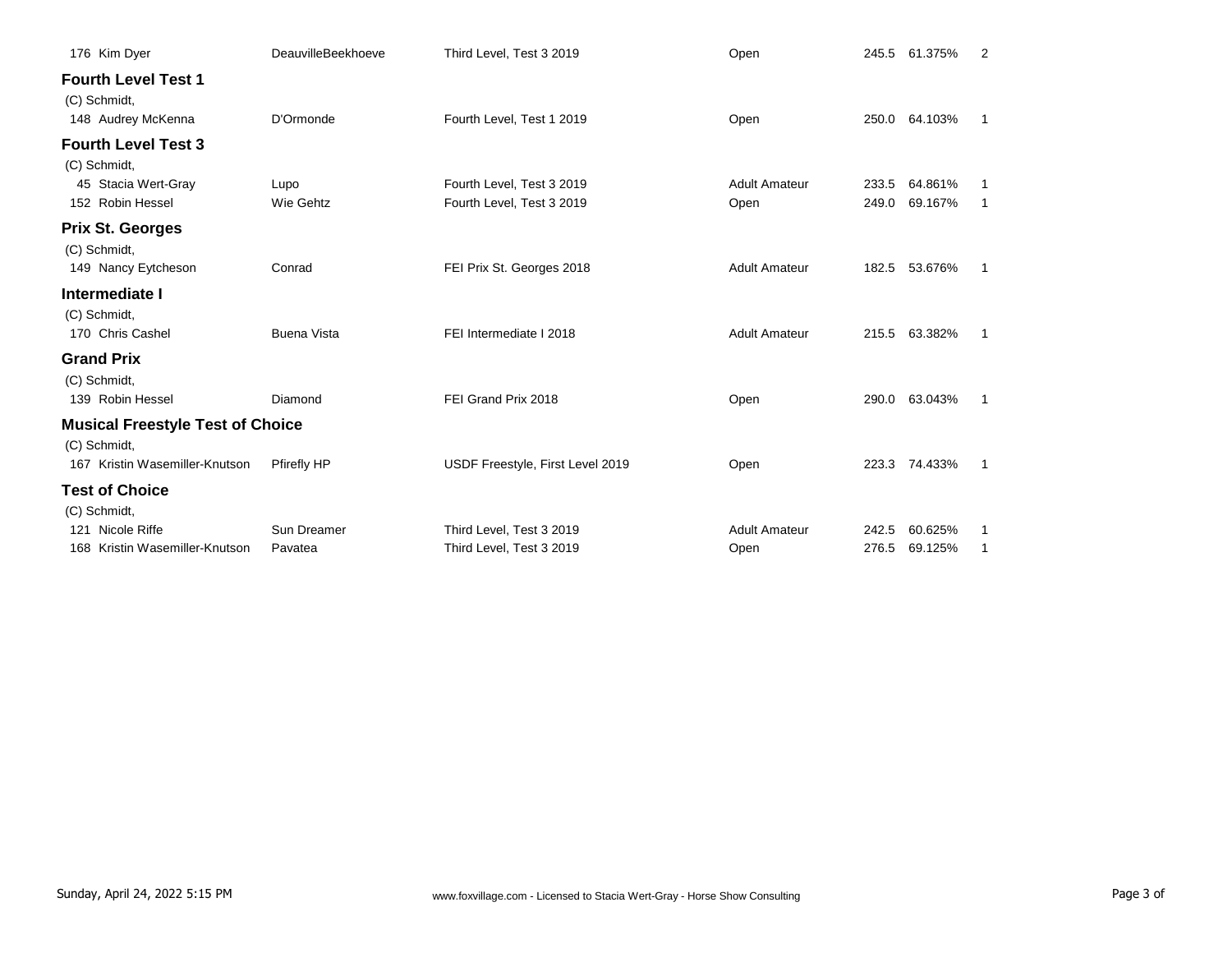# **Sunday**

**Introductory Level Test B**

| (C) Schmidt,                 |                          |                                    |                      |       |               |                |
|------------------------------|--------------------------|------------------------------------|----------------------|-------|---------------|----------------|
| 109 Pamela Dawson            | <b>Bravo</b>             | Introductory Walk-Trot Test B 2019 | <b>Adult Amateur</b> |       | 102.0 63.750% | $\overline{1}$ |
| <b>Training Level Test 1</b> |                          |                                    |                      |       |               |                |
| (C) Schmidt,                 |                          |                                    |                      |       |               |                |
| 184 Emma Kraham              | Cinnamon                 | Training Level, Test 1 2019        | JR/YR                |       | 122.5 47.115% | -1             |
| <b>Training Level Test 2</b> |                          |                                    |                      |       |               |                |
| (C) Schmidt,                 |                          |                                    |                      |       |               |                |
| 108 Carolyn Hoekstra         | Lisonjerio               | Training Level, Test 2 2019        | <b>Adult Amateur</b> | 168.5 | 58.103%       | 1              |
| 161 Payton Wilson            | Juliet                   | Training Level, Test 2 2019        | JR/YR                | 182.0 | 62.759%       | $\mathbf{1}$   |
| 184 Emma Kraham              | Cinnamon                 | Training Level, Test 2 2019        | JR/YR                | 142.0 | 48.966%       | 2              |
| 183 Linda Roadcap            | <b>Wils Arcade</b>       | Training Level, Test 2 2019        | Open                 | 190.5 | 65.690%       | $\mathbf{1}$   |
| <b>Training Level 3</b>      |                          |                                    |                      |       |               |                |
| (C) Schmidt,                 |                          |                                    |                      |       |               |                |
| 108 Carolyn Hoekstra         | Lisonjerio               | Training Level, Test 3 2019        | <b>Adult Amateur</b> | 178.0 | 61.379%       | $\overline{1}$ |
| 174 Stacey Maupin            | Whrapsody                | Training Level, Test 3 2019        | JR/YR                | 195.5 | 67.414%       | $\overline{1}$ |
| Anna Droegemueller<br>164    | Pendragon                | Training Level, Test 3 2019        | JR/YR                | 183.0 | 63.103%       | $\overline{c}$ |
| Payton Wilson<br>161         | Juliet                   | Training Level, Test 3 2019        | JR/YR                | 173.0 | 59.655%       | 3              |
| 184 Emma Kraham              | Cinnamon                 | Training Level, Test 3 2019        | JR/YR                | 138.0 | 47.586%       | 4              |
| 183 Linda Roadcap            | Wils Arcade              | Training Level, Test 3 2019        | Open                 | 184.0 | 63.448%       | $\mathbf{1}$   |
| <b>First Level Test 1</b>    |                          |                                    |                      |       |               |                |
| (C) Schmidt,                 |                          |                                    |                      |       |               |                |
| 169 Elizabeth Ontiveros      | LV High Country Wrangler | First Level, Test 1 2019           | JR/YR                |       | 190.0 65.517% | $\overline{1}$ |
| <b>First Level Test 2</b>    |                          |                                    |                      |       |               |                |
| (C) Schmidt,                 |                          |                                    |                      |       |               |                |
| 164 Anna Droegemueller       | Pendragon                | First Level, Test 2 2019           | JR/YR                | 203.5 | 58.143%       | $\mathbf{1}$   |
| <b>First Level Test 3</b>    |                          |                                    |                      |       |               |                |
| (C) Schmidt,                 |                          |                                    |                      |       |               |                |
| 111 Kimberlee McKenzee       | Rogue WRF                | First Level, Test 3 2019           | <b>Adult Amateur</b> | 247.0 | 68.611%       | $\mathbf 1$    |
| <b>Stacey Maupin</b><br>174  | Whrapsody                | First Level, Test 3 2019           | JR/YR                | 222.0 | 61.667%       | $\mathbf{1}$   |
| 177 Sarah Koch               | Deacon                   | First Level, Test 3 2019           | Open                 | 233.0 | 64.722%       | $\overline{1}$ |
| <b>Second Level Test 1</b>   |                          |                                    |                      |       |               |                |
| (C) Schmidt,                 |                          |                                    |                      |       |               |                |
| 147 Angela Siemer            | <b>Crimson Tide</b>      | Second Level, Test 1 2019          | <b>Adult Amateur</b> | 220.5 | 59.595%       | 1              |
| 169 Elizabeth Ontiveros      | LV High Country Wrangler | Second Level, Test 1 2019          | JR/YR                | 229.5 | 62.027%       | 1              |
| 171 Aaron Wilson             | Gold Doubloon D' Avalon  | Second Level, Test 1 2019          | Open                 | 246.5 | 66.622%       | $\mathbf{1}$   |